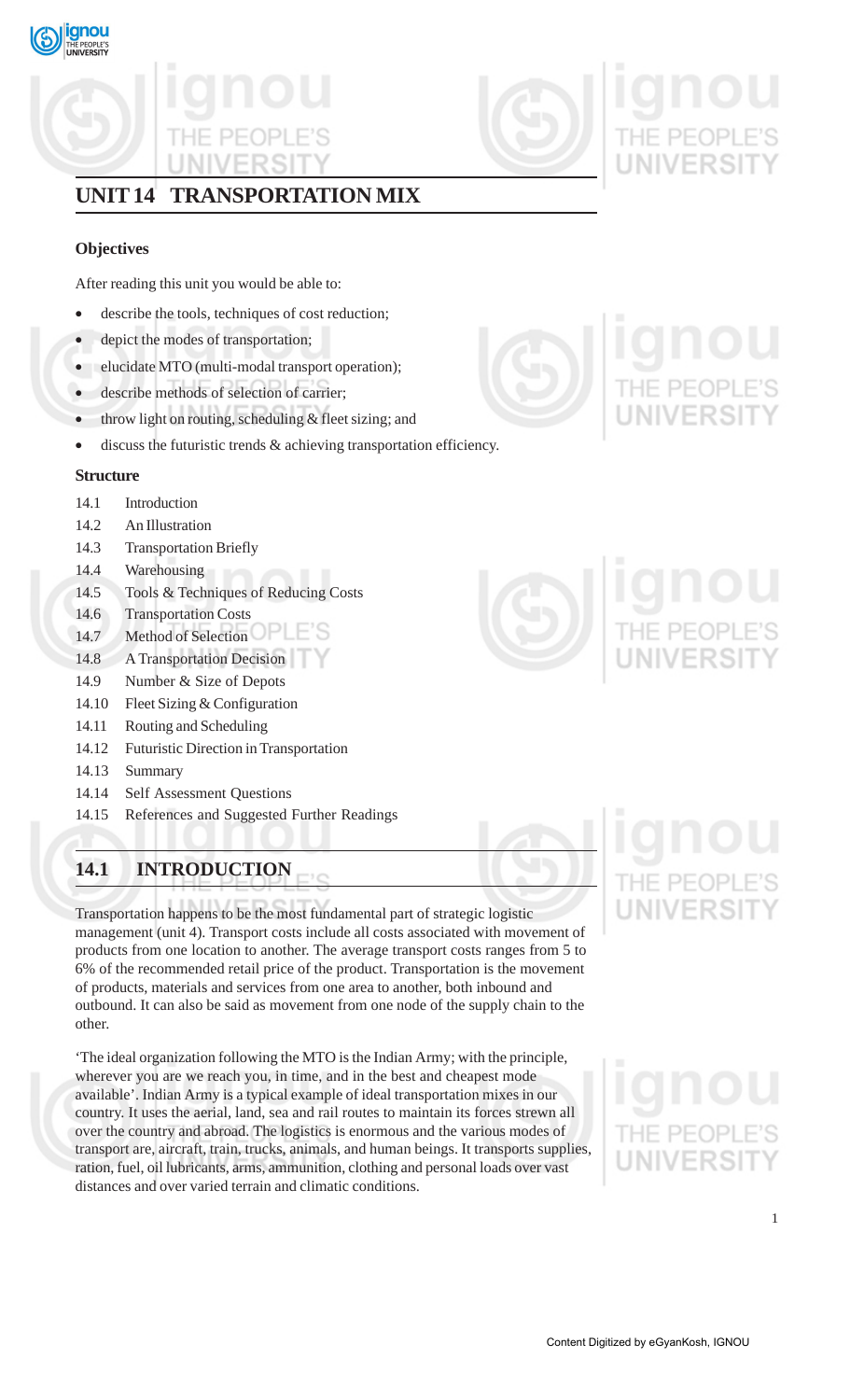



**Distribution Network**

# **Planning 14.2 AN ILLUSTRATION**

Assume the movement of kerosene oil from one of the central depots in Central India to the Northern sector, say, Jammu and Kashmir at a place called Kupwara. The initial movement is by rail to the nearest railhead and that is Jammu. From there the bulk is transferred to BPL lorries and moved to the forward depots by road. Depending upon where it has to go the same is further broken at the depots and distributed as per demand and requirement to the forward areas, either by trucks or animal transport, human labor or by airdrops; a versatile mix of transport system, which is unique in being. One got to see it to believe it, and experience it, to realize it too. Such a shift does take time, but within the available resources and time constraints this the best that can be organized to maintain an even logistics chain down to the end user. It is a time-tested system in vogue since pre-world war days. Let us see this with the help of a figure 14.1.



carrying oil barrels to the consumers at unreachable areas. Therefore, before we start with the theoretical aspects of transportation and its nuances and applicability, you as a supply chain manager must understand the practical side of it too. As discussed in unit 4 and 5 earlier, transportation plays an important role in the logistics channel and will continue to do so. Selecting the right transport for the right material, time factor, demand per se, cost and related factors of urgency is the ultimate aim of the supply chain manager. He has to deliver, and how he does it within the constraints of environmental realities is his job too. Therefore, let us see a rundown on the transportation in general even at the cost of repetition, since; if you understand transportation in the SCM, you have understood 75% of the system.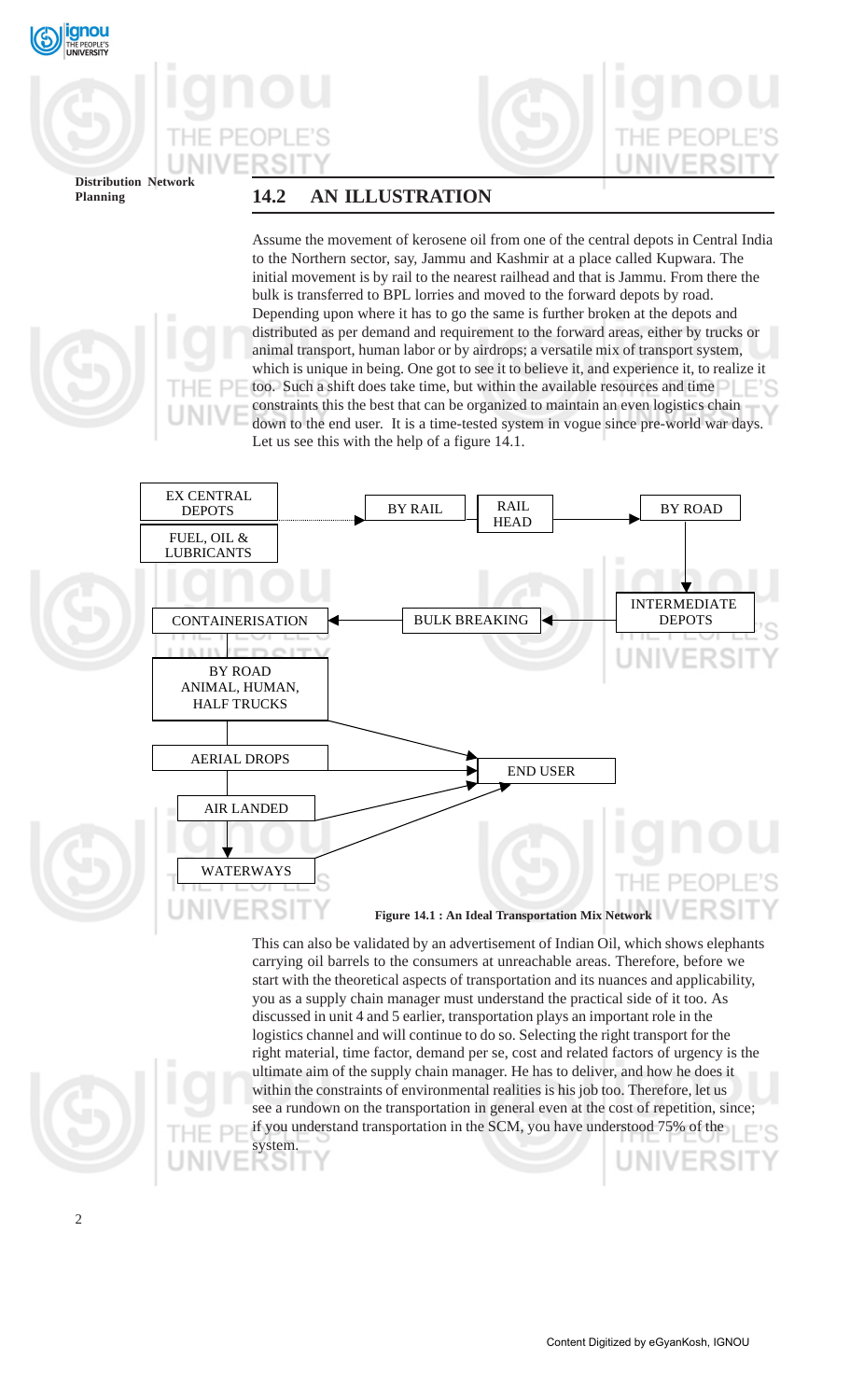

# **14.3 TRANSPORTATION BRIEFLY**

You have already studied in unit 4 that transportation is the most fundamental part of strategic logistic management. Transport costs include all costs associated with movement of products from one location to another. The average transport costs ranges from 5 to 6% of the recommended retail price of the product.

Transportation is the movement of products, materials and services from one area to another, both inbound and outbound. It can also be said as movement from one node of the supply chain to the other. As Deshmukh & Mohanty (2004) says, " by providing for the swift and uninterrupted flow of products back and forth through the chain, transportation provides a sort of lubrication to run the chain smoothly. It also permits deeper penetration of newer markets far from the point of production."1 Therefore, in order to effectively manage this transportation system the first step would be to establish a cost effective transportation mode. In other words highest customer service in lowest price, leads to company growth.

Transportation system has a strategic bearing on a company's operation efficiency. Therefore, failure to identify the best transportation mode can directly affect the growth of a company. Since, higher transport costs will raise prices, which will directly affect the customer satisfaction in a negative way. The three factors as mentioned by Gattoma & Walters required to consider are:

- **Customer**
- $\overline{\mathsf{Environment}}$   $\overline{\phantom{a}}$   $\overline{\phantom{a}}$   $\overline{\phantom{a}}$   $\overline{\phantom{a}}$   $\overline{\phantom{a}}$   $\overline{\phantom{a}}$   $\overline{\phantom{a}}$   $\overline{\phantom{a}}$   $\overline{\phantom{a}}$   $\overline{\phantom{a}}$   $\overline{\phantom{a}}$   $\overline{\phantom{a}}$   $\overline{\phantom{a}}$   $\overline{\phantom{a}}$   $\overline{\phantom{a}}$   $\overline{\phantom{a}}$   $\overline{\phantom{a}}$   $\overline$
- Product & company

Organization, which involves physical movement of goods require transport services that varies from mode to mode. The best suitable mode is required to be identified depending upon the nature of product that has to be moved. Like if coal or carbon has to be moved use the railways from the source to the production unit directly, so as to minimize losses, time & cost factor. Therefore, in order to identify the right transport system the following have to be considered:

- Impact of the transport system on the supply chain.
- Factors that determine the choice of transport mode.
	- Who are the customers to your product per se?
	- What are the environmental factors?
	- What is the product?
	- What is your company profile?
- Feedback and reporting both from within and the environment on the choice of transport, and rectify in case you went wrong the first time.
- Your foresight, flexibility & integration of available resources in planning stage will be one of the crucial factors that will dictate the choice of transport.

# **Activity 1**

Visit a carrier company and document your understanding about the practicalities of employing these carriers.

............................................................................................................................. ............................................................................................................................. .............................................................................................................................

<sup>1</sup> Mohanty & Deshmukh (2004) in Essentials of Supply chain Management, chapter 7, pp. 118-119.

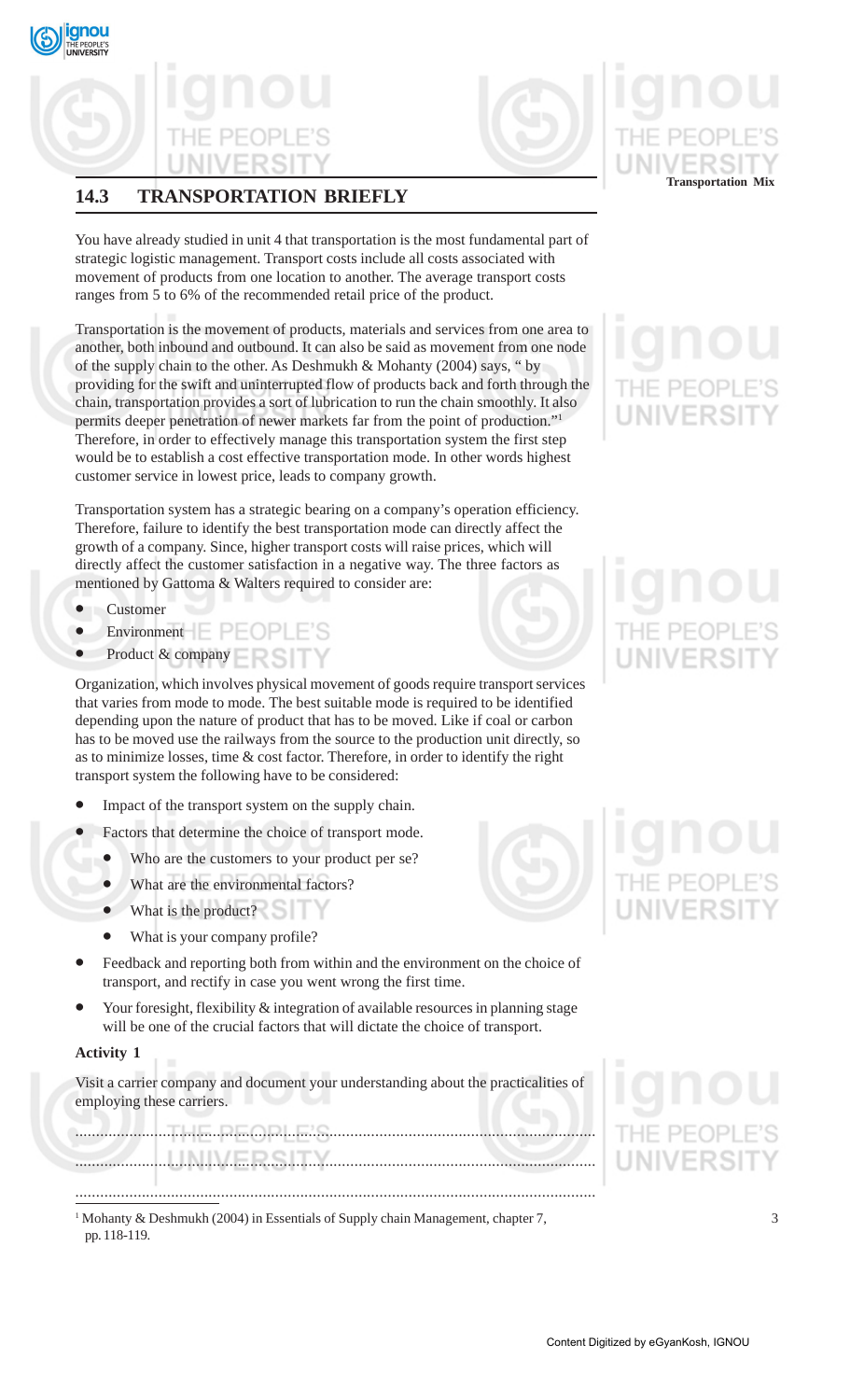



# **Considerations influencing transportation**

- **Customer communications:** In order to obviate delays in transportation and handling of logistics both the suppliers and distributors are relying more and more on electronic transfer systems, IT & the Internet. This will help in considerable reduction in time delays and ensure better cooperation between the chains.
- **Market coverage:** Transportation costs influence the size of markets covered in a big way. The characteristics are: costs, flexibility, reliability and availability. The product per se will influence the economics of the decision. A low volume and high value product will be able to support higher costs, which means extended delivery distances and increase in delivery frequency.
	- **Sourcing decisions:** The geographical dimension of the source markets can be influenced by low cost transportation system, i.e. 'reliable bulk freight services could extend the source markets,' says Mohanty & Deshmukh. Companies therefore have to consider a trade off between price and quality and the costs involved in delivering to the processing point, i.e. volume and cost of transportation.
- **Manufacturing operations:** Cost of transporting has a direct bearing on the location of the manufacturing market center. That is why, extraction based units are close to the source of raw materials and the products related to customer satisfaction are closer home, i.e. near to the customer hub center.

• **Pricing decision:** Transportation happens to be the important component of product costs. Therefore, selection of the appropriate transportation mode will have a direct bearing on the product costs per se, with more relevance to exports. Increase in transportation costs increases the product pricing.

• **Customer service decisions:** Both customer service policy and transportation decisions go hand in hand and hence one cannot be considered in isolation of the other. Moreover, the type of market will also dictate the decision and will vary considerably. Therefore, it is pertinent to overrule the cost factor while servicing the medical customers, since speed is more important than cost in selecting the transport mode.

# **Activity 2**

Correlate the practical problems and factors influencing transportation of a company or a carrier.

.............................................................................................................................

.............................................................................................................................

.............................................................................................................................

.............................................................................................................................

# **An effective selection system**

Transporter selection can effectively be resolved by adhering to the five stages of selection framework:<sup>2</sup>

- Stage I: identification of those factors affecting the choice of transport selection.
- Stage II: categorize the significant factors and identify the potential risks.
- Stage III: determination of the distribution network depending upon the number and size of the depots.

<sup>2</sup> Deshmukh & Mohanty in Essentials of SCM, pp130-131.



 $\overline{A}$ 



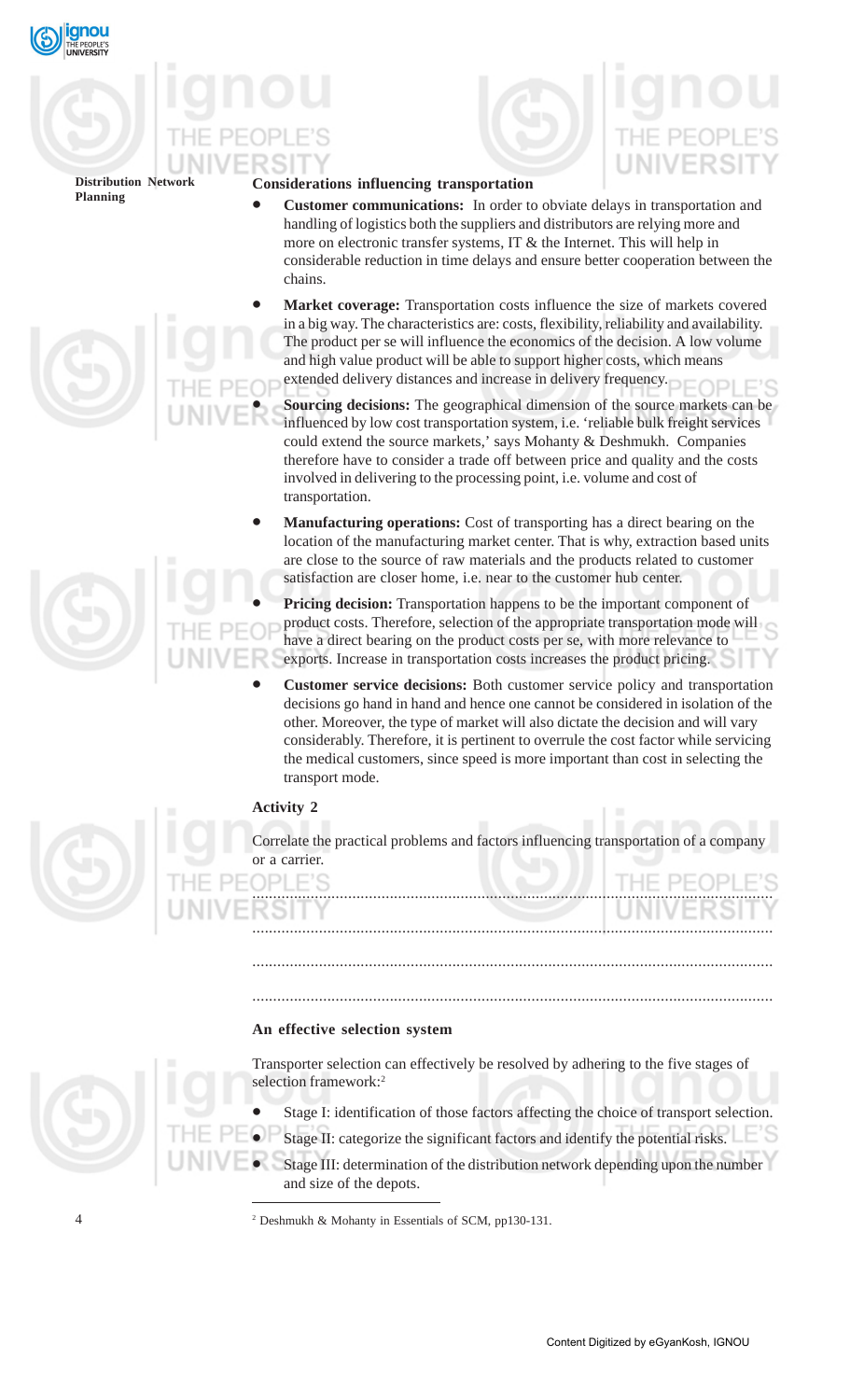

- Stage IV: application of matrix analysis for selecting the right transport. **Transportation Mix**
- Stage V: measure and monitor costs continuously.

Before we move further, let us see warehousing as a part of recapitulation what we have studied in Unit 4.

# **14.4 WAREHOUSING**

This happens to be another important facet of logistics chain and works side-by-side with transportation. It is that segment of logistics function that deals with storage and handling of inventories starting from supplier receipt to consumption point. The management of this includes the maintenance of accurate and timely information relating to inventory status, location and disbursement. Factors influencing the warehousing decisions are:

- Type of distribution
- Value of the firm
- Quantity and potential for obsolescence
- **Competitiveness**
- Economic condition

Warehousing performs a variety of roles as mentioned below:

- Material handling: It consists of receiving, storing and shipping.
- Storage: This maximizes customer services by improving product and location positioning.
- Transfer of information: This ensures timely and accurate information on inventory status, space utilization, equipment and manpower availability and transport capacity.

In order to develop an effective warehousing strategy the following has to be addressed:

- Documentation of existing warehouses operations.
- Documentation of the storage facilities and put forth requirements over the planning horizon.
- Identify the shortfalls within the warehouses that are available including the deficiencies.
- Alternate warehousing plans to meet contingencies in strategy.
- Selection of the best recommendation.
- Update the warehouse strategic plan.

With that as a backdrop to our study let us see the design and management of Supply Chain Management, since logistics happens to be the key of SCM.

# **14.5 TOOLS & TECHNIQUES OF REDUCING COSTS**

As a logistics manager one has to dwell considerably on the correct selection of the fleet, which will further aid in reducing costs and indirectly help in reducing the cost of the product to the end user. The following functions are the domain of the logistics manger:<sup>3</sup>





<sup>3</sup> Deshmukh & Mohanty, pp. 124 in Essentials of SCM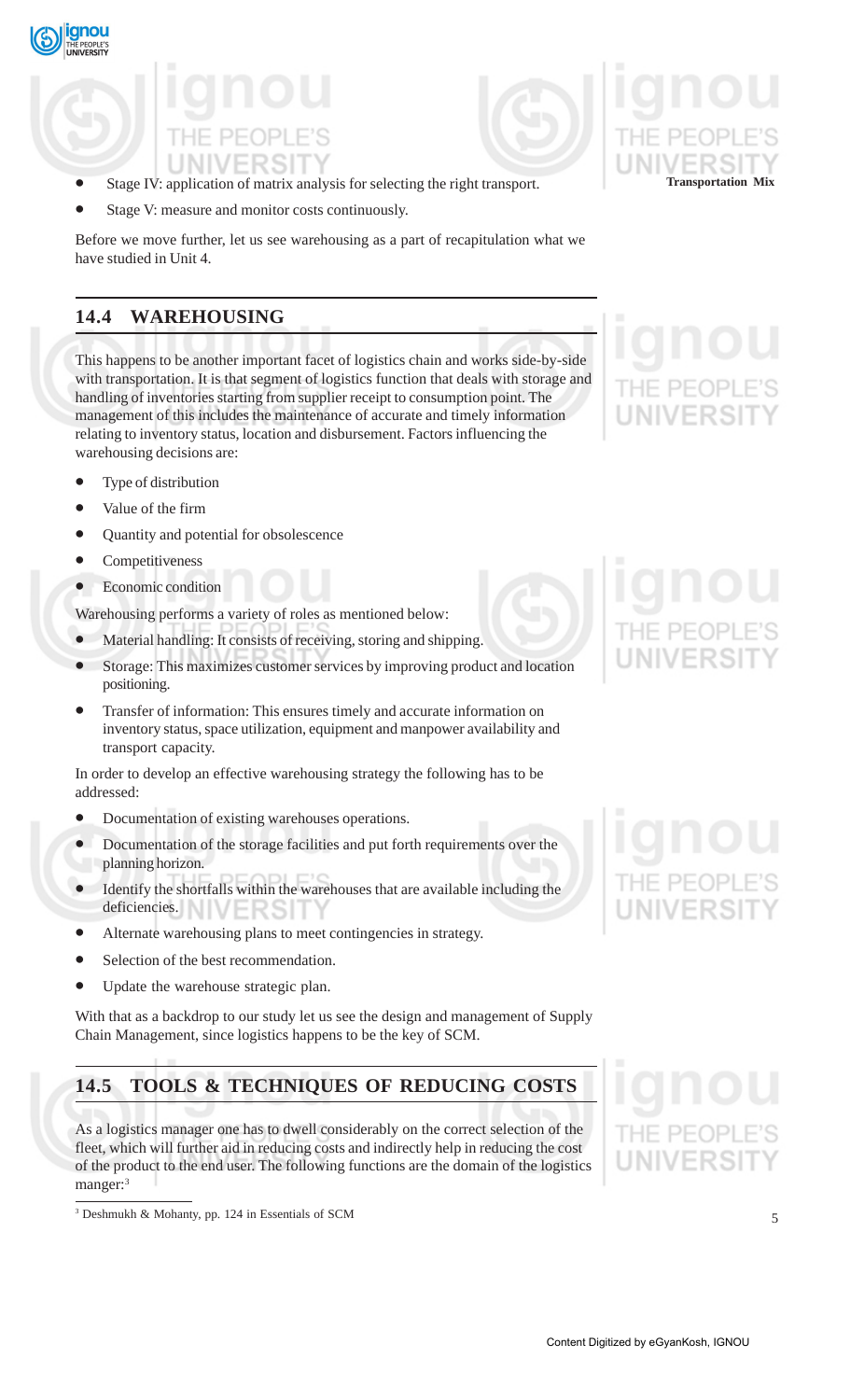



- Negotiating routes and rates
- Selecting route and fleet
- Evaluation of the carrier performance
- Analyze transport costs and services
- Operating company owned means of freight and transportation
- Filing loss and damage claims
- Auditing freight bills

The ultimate choice depends upon such factors as financial policy, customer service policy, the control required by the company and the competition intensity of the markets.

Table 14.1 gives the characteristics of transport infrastructure in India.

| <b>Transportation</b><br><b>Types</b> | <b>Characteristics</b>                                                                                                                                                                                                                                                        |
|---------------------------------------|-------------------------------------------------------------------------------------------------------------------------------------------------------------------------------------------------------------------------------------------------------------------------------|
| <b>Railways</b>                       | 62,000 Kms. of network, with 7000 stations, 3 gauges, 12 million<br>passengers, 1 million tonnages of freight/day                                                                                                                                                             |
| <b>Road</b>                           | 34,000 Kms. of primary roads (NH), 1,28,000 Kms. of State<br>Highways, 27,00,000 Kms of miscellaneous roads and tracks and<br>30 million vehicles approximately.                                                                                                              |
| Water                                 | A coastline of 6000 Kms, with 11 major and 139 minor ports<br>handling 230 million tonnages of cargo/day                                                                                                                                                                      |
| Air                                   | A massive cargo service with 6 International airports and 86<br>domestic ones, in addition there are a hoard of transport aircrafts<br>of Indian air force catering to emergencies and natural calamities,<br>which can effectively be pressed into service in contingencies. |

# **Table 14.1: Transport Infrastructure of India**

Actually the entire selection process is a very complex one and should aim at identifying the right attributes required to implement the company's customer service policy. The main attributes are (Deshmukh & Mohanty):

- Current performance as regards delivery accuracy and reliability
- Responsibility acceptance to guarantee the service product offered
- Offering flexibility so as to respond to criticalities and emergencies
- Information for purpose of controlling
- Financial stability to ensure continuity of service and for up gradation of equipment
- Integration to the maximum into customer business, sharing confidence, problems and capabilities



What is therefore the significance of this choice factor? Actually, transport costs include all costs directly associated with the movement of product from one location to the other, therefore, to identify the choice of transport mode, it is mandatory to determine the impact of transport upon the overall supply chain. This could well be achieved by analyzing the existing transport cost, realization of the profit leverage effect and analysis of the impact of transport upon other elements of the distribution system.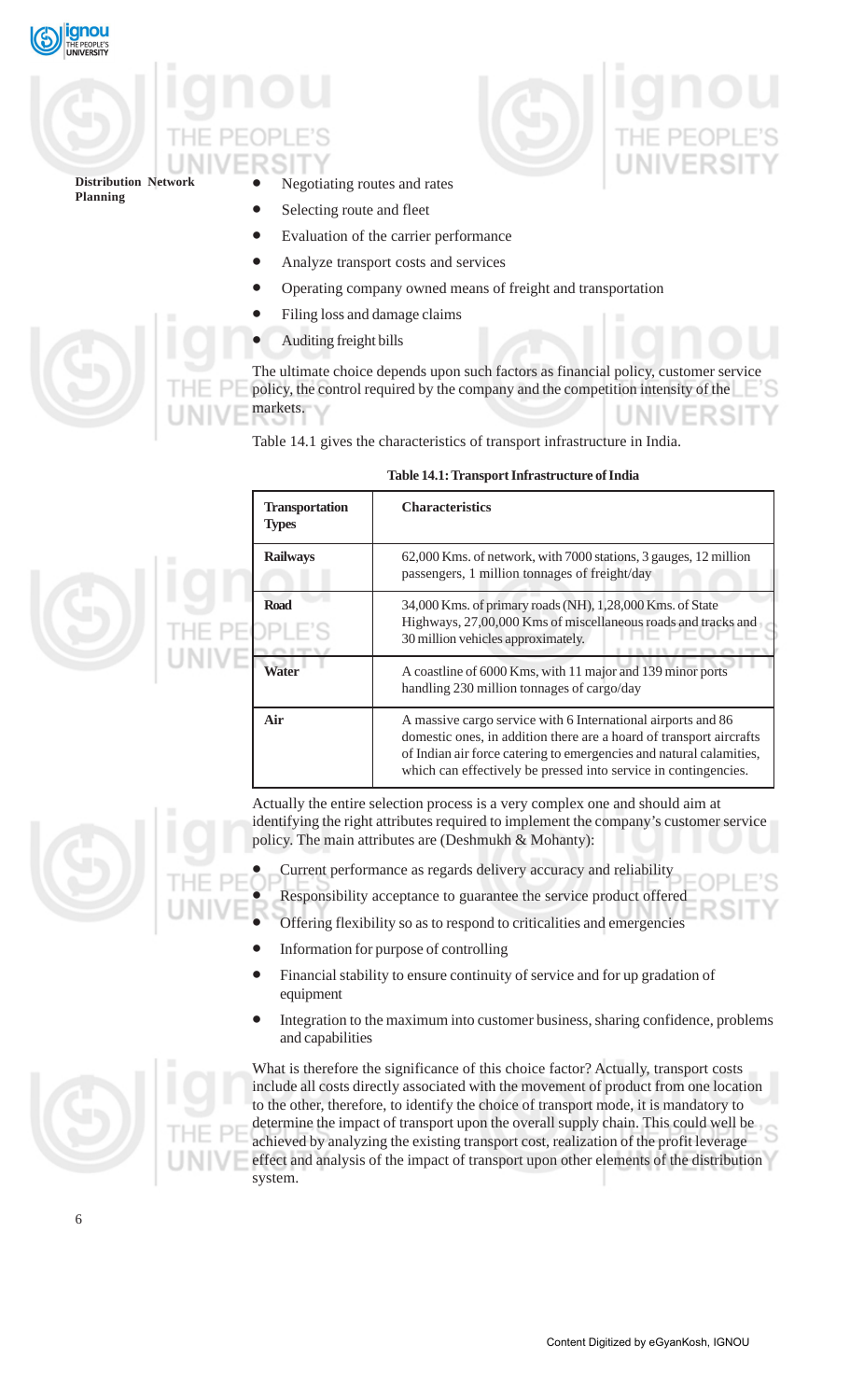

# **14.6 TRANSPORTATION COSTS**

Transport costs vary from less than 1 per cent (for machinery) to over 30 per cent (for food) of the recommended selling price of products, depending upon the nature of the product range and its market. However, the average transport costs is between 5 to 6 per cent of the recommended retail price of a product.<sup>4</sup> With inflation transport costs also rise because the major components are the workforce (labor), fuel & maintenance, spares, drivers cost. Similarly, transport represents a direct cost added to the price of the product and any reduction in transport costs would lead to an increase in profit, with price remaining constant. The impact of reducing transport costs is as shown below:

*Assumption: that a company X has a 10 per cent profit margin on sales turnover and with fixed prices*.

- A cost reduction in transport expense of Rs. 1,00,000 is equivalent to increase in sales turnover of Rs. 1,00,000;
- If transport costs are estimated at 20% of total costs, in that case a 1 per cent reduction in transport costs will correspondingly give a 2 per cent increase in profits.

Transportation rates are almost linear with distances and not with volume, be it road, rail, water or air. We distinguish here the transportation costs associated with both an internal and external fleet. Transportation costs for company owned fleet is simple and is evolved by annual cots per truck, annual mileage, amount delivered and trucks effective capacity. All this information could be effectively utilized to calculate cost per mile per SKU. Whereas, incorporating transportation cost for external fleet is complicated, since; hiring of transport in India is different to that of USA. In India, transport rates are governed by respective RTO (Road Transport Office) of every state and differ from state to state. It ranges anything between Rs 5/- to 32/-, with different rates for commercial and private vehicles. For example, hiring of a private taxi in Kolkata/Delhi could be Rs 6/- but at Ooty it would be anything between 8 to 10 owing to the type of terrain in that region. Similarly, hiring of a full truck from West Bengal to Assam could be ranging from 14000/- to 25000/- depending upon the delivery point, lower Assam/Upper Assam. That is how it differs. In USA, the TL (truckload carriers) subdivides the country into zones, with every zone conforming to a state. Except for Florida or New York, which are partitioned into two zones. For example, to calculate TL cost from Chicago, Illinois, to Boston, Massachusetts, one needs to get the cost per mile for this pair and multiply it by distance from Chicago to Boston. An important property of the TL cost structure is that it is not symmetric; that is, it is typically more expensive to ship a full loaded truck from Illinois to New York than from New York to Illinois. In the LTL (less than truck load) industry, the rates are classified under class, exception and commodity. The class rates are standard rates that can be found for almost all products or commodities shipped. They are found with the help of classification tariff that provides each shipment a rating or class.

Once the rating is established, it is necessary to identify the rate basis number. This is the approximate distance between the load's origin and the destination. With commodity rating or class and the rate basis number the specific rate per hundred pounds can be obtained from a carrier tariff table or freight tariff table.

In India, the rates are fixed and are reviewed every 3 months depending upon the petrol and diesel prices prevailing in the country at that point in time. A truck moving from Meghalaya to Delhi will charge lesser than from Delhi to Meghalaya, why? The primary reasons could be:



# **WIVERSI**

<sup>4</sup> Deshmukh & Mohanty 2004, Essential of SCM, pp 124-125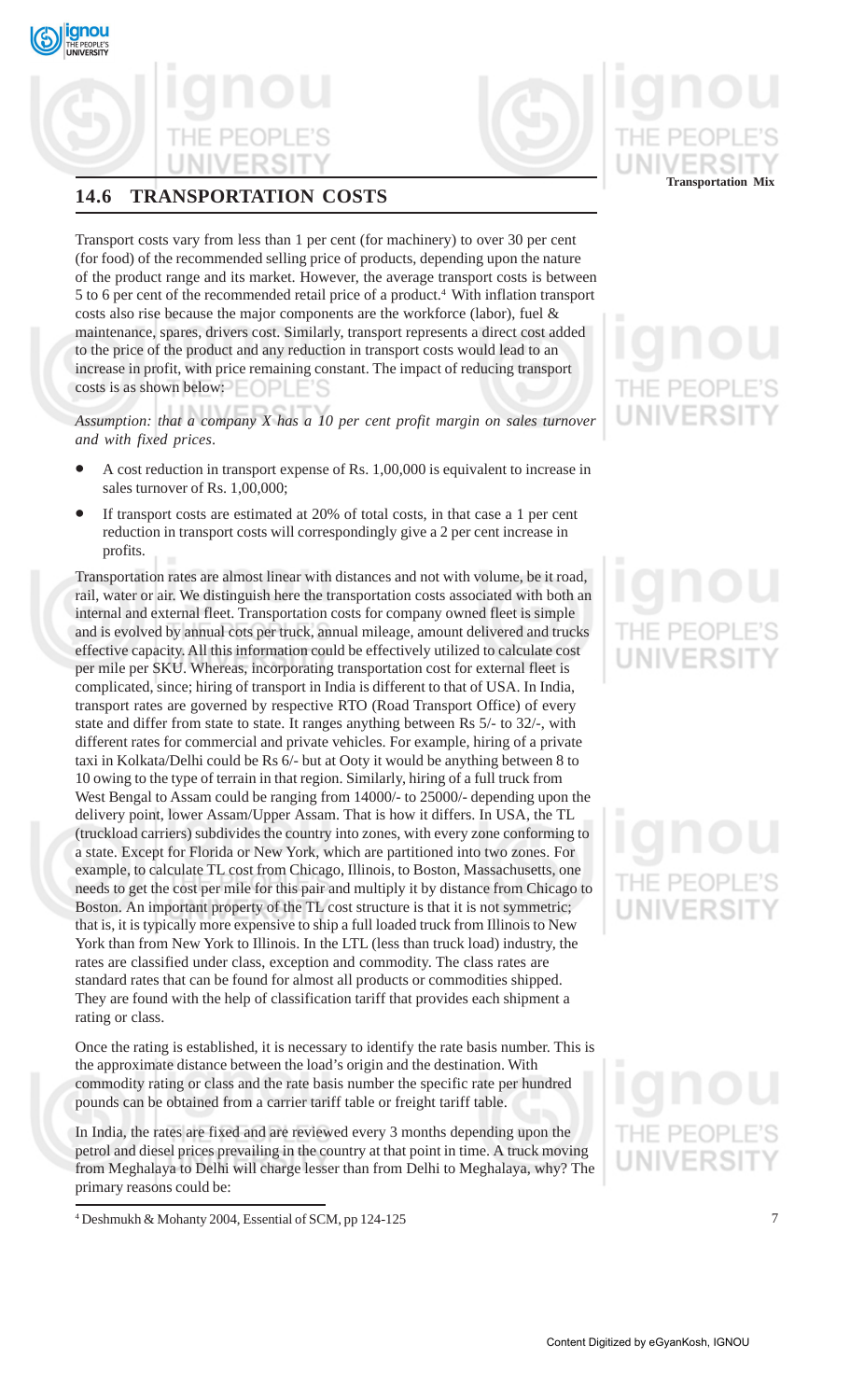

- Assam is a troubled state and incoming traffic to the state faces problems in entering the state, one has to cross Assam before entering Meghalaya.
- Certain parts of the state are hilly and rates are fluctuating.
- Return load for the trucker ex Meghalaya is more difficult visa vie Delhi.
- Most of the truckers moving towards Northeastern areas of the country charge for the return trip ab-initio.

Such aspects and rules are pre-mentioned in the contract documents and the companies and the trucker based on environment factors sign up for a minimum term of one year extendable to 2 years or more.

India is a very versatile country. One trucker could agree to take your load for 30 grand while the other for 45 at the same time, from and to the same place. Many other factors like reliability and reputation aspects are to be considered before hiring, we have seen this earlier on.

# **Supply chain systems**

Transport is vital to the overall gambit of SCM operation and therefore cannot be considered in isolation. The entire transportation process is to be monitored, in order to gauge the exact location and state of the materials being transported. Transport, is the process, which transports materials between 2 or more stations, and therefore, the form of transport to be used should not only be responsive and compatible to the terminal stations, but also with the operating environment through which the product moves. In order to achieve the best, it is therefore mandatory that sufficient information be made available to enable the movement to be monitored by the producer, consumer, agencies, financial institutions and relevant groups.

# **Transport profile**

Operating characteristics dictate the transport requirements of an organization. The transport requirement depends on the different and versatile nature of tasks that are to be performed. Therefore, to generalize, an organization, which doesn't have versatility and varieties in operating its transport for varied tasks, will operate much below the optimum level of efficiency.

# **Operational factors**

Operational factors that determine the transport mode are:

- Environmental factors
- Characteristics of alternate transport modes
	- Combination approach

We will see this with the help of a flow chart as shown in figure 14.2.

The various characteristics of alternative transportation mode are:<sup>1</sup>

- Useful load: physical capability and maximum load as a percentage of gross weight.
- Density: cargo density, i.e. weight per cubic unit.
- Overheads: fixed costs as a percentage of total cost.
- Productivity: calculated in tonne-miles per direct man-hour.

It is very important to establish and determine the accurate operating characteristics of each available transport mode, so that suitability of matching these to the operating factors can be established. Each type of transport offers different characteristics and as a supply chain manager you have to understand the efficacy of these aspects:

<sup>1</sup> Deshmukh & Mohanty, Essentials of SCM, Transportation, pp 117-127

8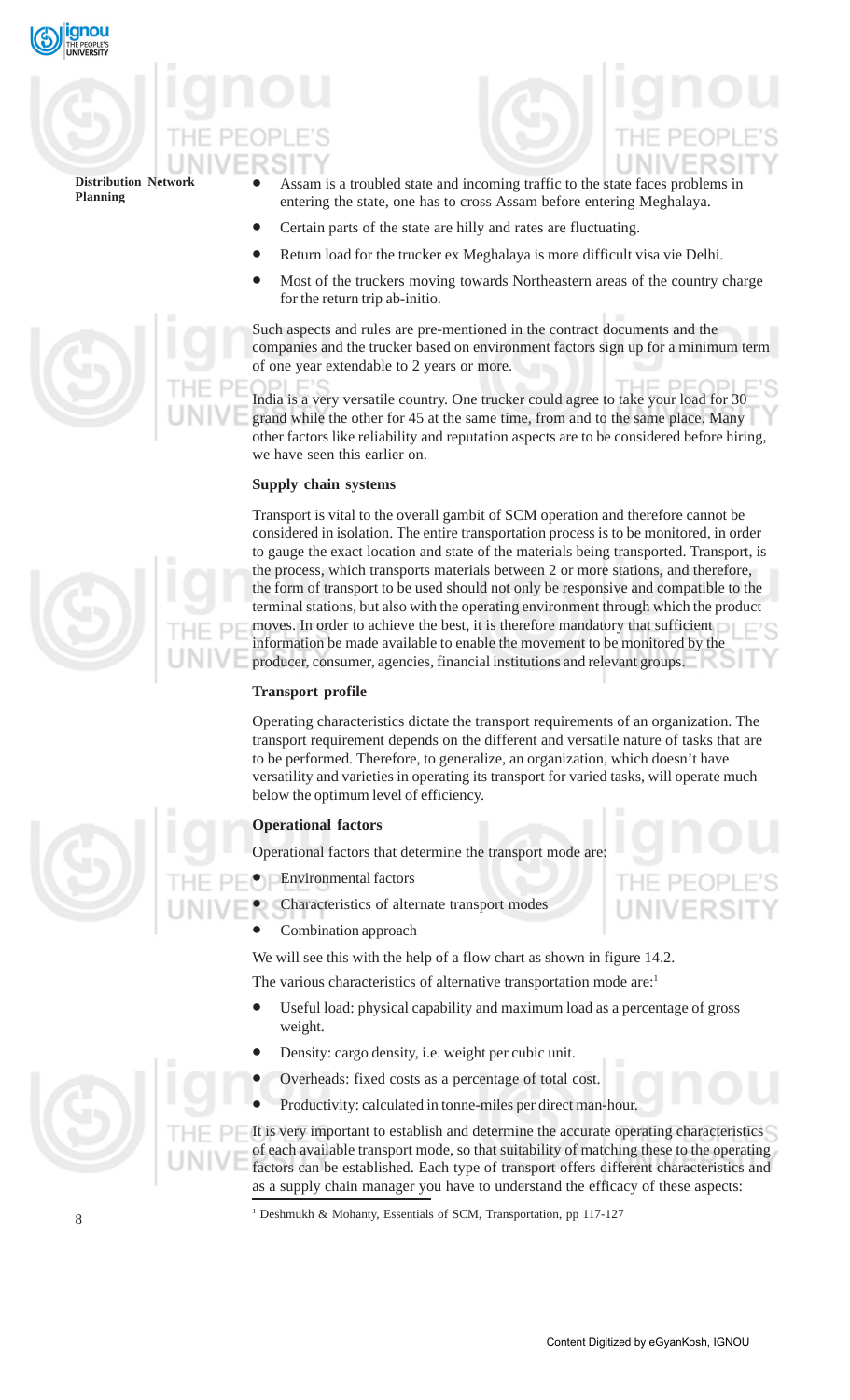

# **Figure 14.2: Operational Factors for Deciding the Transport Mode (Deshmukh and Mohanty, 2004)**

- The 10-12 tonne truck (Punjab Body) offers the highest useful load.
- The cargo vessel offers the highest density.
- Freight trains have the highest overheads, though ODC clearance have to taken from the railways if the goods are not of standard specifications and are being transported in open BOM's/KF's.
- The cargo aircraft has the highest productivity.

Each of these transport modes has their peculiar characteristics that affect the preparation of the product before movement, e.g. movement by sea will require better packaging than those by air, mainly in the international and intercontinental traffic utilizing multi modal transport.

# **Channelisation - Multi-modal Transport Operations**

The choice of transport mode is not only a choice between type of transport, but between a system or a process of transportation, between manufacturer or seller and customer or buyer. It involves separate sectors i.e. between production line to godowns/warehouses, material handling interfaces at each terminal facility and the documentation process to support the product. The complete market channel has to be defined and each sector demarcated and analyzed separately for transport requirements, in coordination with customer characteristics, volume, and the operating environment through which the operation is carried out. Each of the sector would require separate transport mode, to be precise. Let us understand the type of channel with Figure 14.3.

If that were so, then what are the factors to be considered when analyzing the transport requirement of each sector? What should be the basic guidelines? They are (essentials of SCM, Deshmukh & Mohanty):

- Control, ownership, finances, security to include documentation and product and responsive information system
- Movement of product, handling, requirement of stocks at each levels, packaging, and safety standards
- Market factors
- Labor

# **JNIVERSI**

9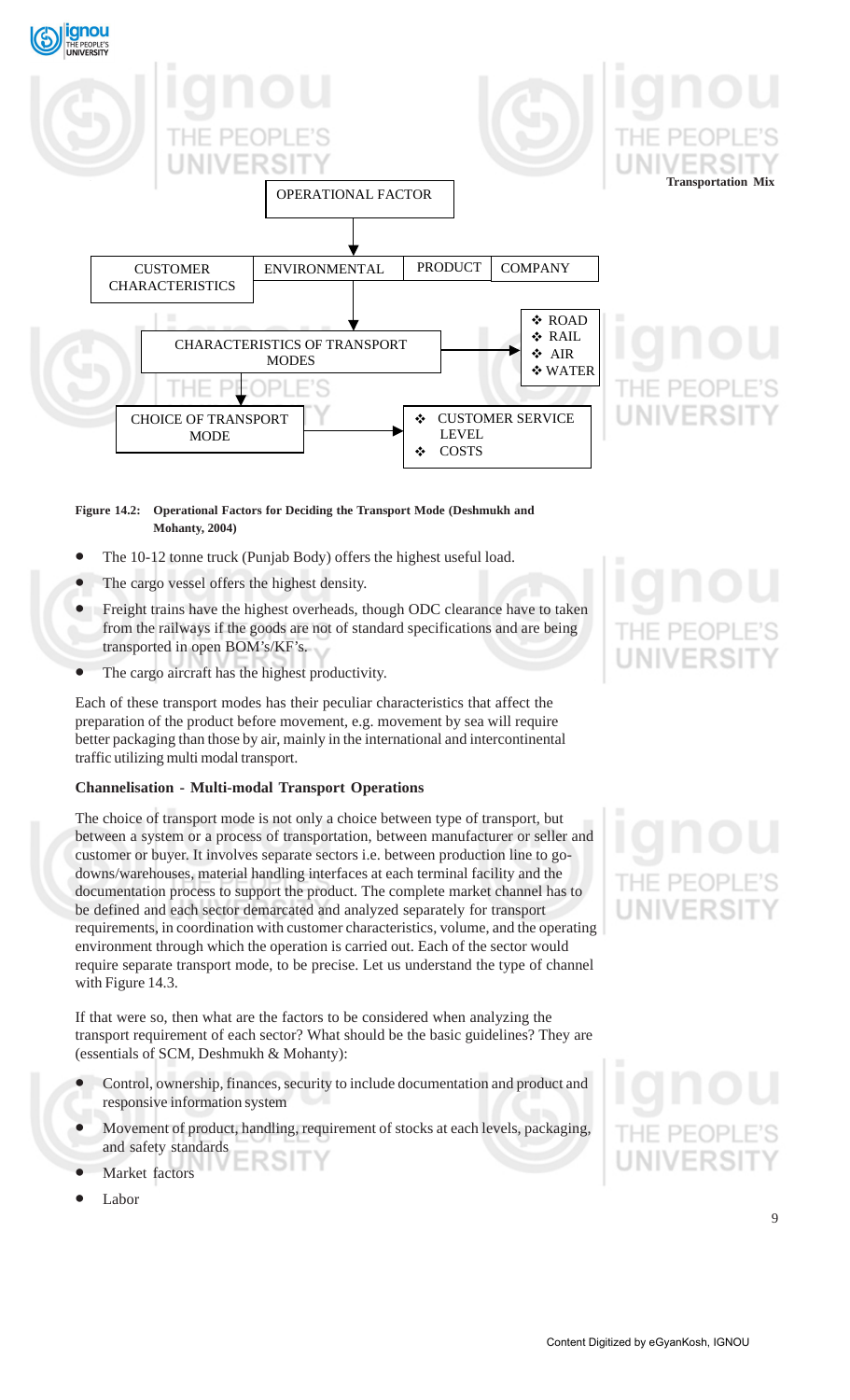

**Fig 14.3: Depicting the Types of Channel**

- **Training** 
	- Turnover of both goods and manpower
- Risk factors, competitiveness, and profit potential
- Environmental realities.

Therefore, in order to maximize the usage of transport being offered, the transport companies should be able to match and synchronize the market requirements, which will then have a major influence on the choice of transport mode.

Specialization is created by the impact of channel costs, which are incurred either before or after transportation, where the introduction of specialization reduces the mechanical handling costs, packaging costs and related expenditures mainly during terminal activities.

The very objective, by which the transport mode could be chosen, depends upon whether the company is using revenue or capital to buy the transport. In case of revenue, minimum cost throughout the transport operation should be the objective, and in case of capital, maximum tax return upon capital should be the objective, since this give maximum return. THE PEOPL

In certain case, both revenue and capital expenditure will be included in the operation. In such cases, the combination of the minimum expenditure and maximum after tax revenue could be calculated by determining the net cash flow after tax for the life of the capital asset. The criteria for choice will then become the maximum discounted

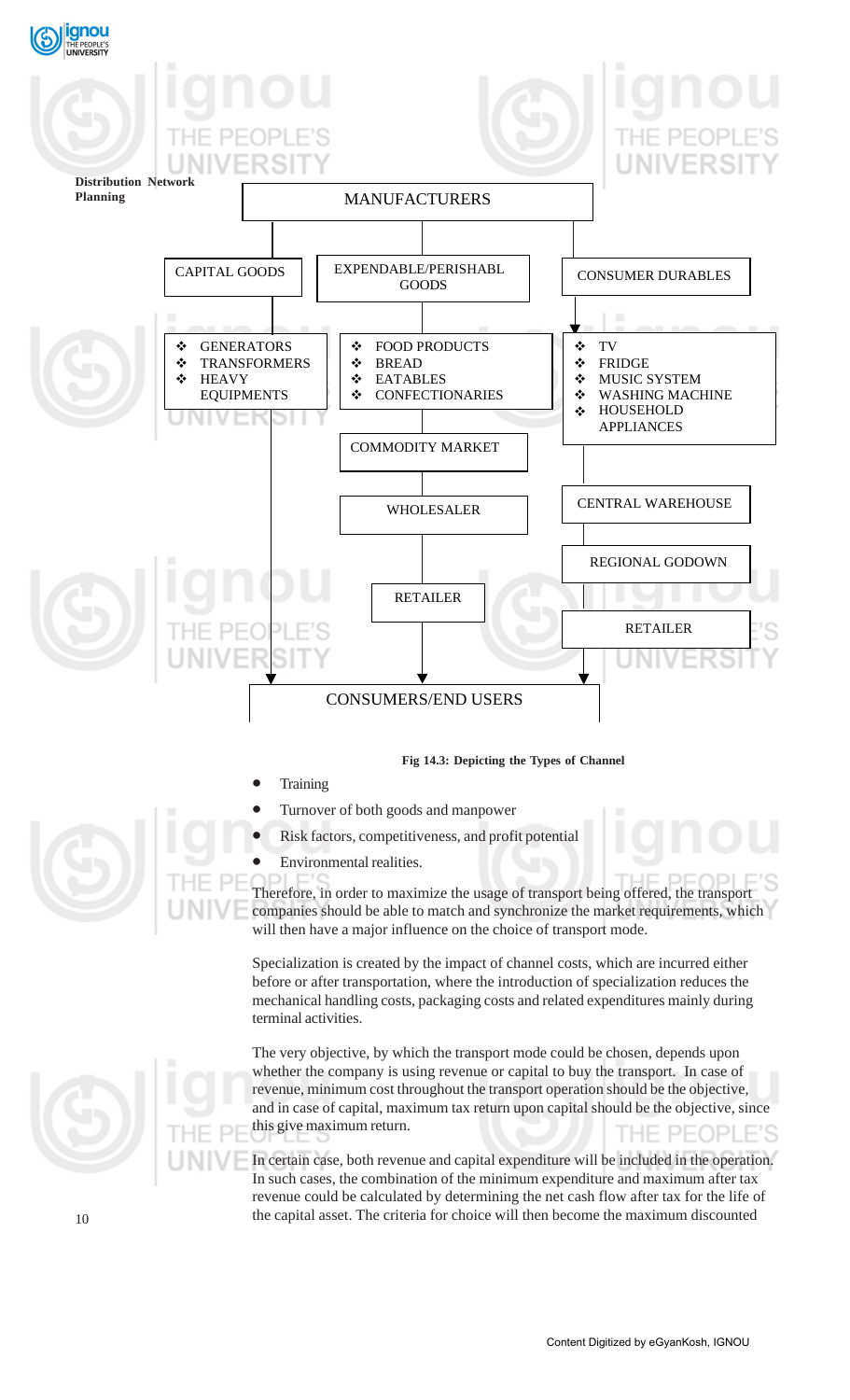



return or minimum discounted cost in terms of net cash flow, calculated with a **Transportation Mix** discount rate equivalent to the cost of capital.<sup>6</sup>

- Revenue expenditures incurred during utilization of particular mode, as in packaging and labour should be considered along with:
- Capital expenditure incurred in utilization of a particular mode as in mechanical equipment at the terminals.
- Associated risks with any capital asset with a life of over 2 years, where the asset would require changes and modification.

Inspite of determining a method of assessment, the correct decision can only be taken, once the degree to which the calculations are taken have been considered in detail.

# **14.7 METHOD OF SELECTION**

The selection procedure for the transport mode could vary from the simple decision either to identify one feasible method of distribution or to follow the competitor's procedures, to the complex decision that calculates the cost incurred and produces an optimum solution. The three potential methods are:7

- Judgment: Identification of the important factors affecting the transport problem by the transport manager, and the transport mode from a list of alternatives available, so that the important features of the transport requirements are met. The shortcomings are tremendous in such a process, since; transport is considered as a service rather than a distribution system.
- Cost trade-off: It is where the impact of transport is calculated in relation to immediate terminal objectives and activities, and the total cost of distribution system is optimized. This particular approach acknowledges the existence of trade-off within the numerous alternative approaches in an attempt to assess the situation to minimize total costs.
- Distribution models: This identifies and explains the interrelationships between the components of the distribution system at various levels of daily, weekly or monthly demands. These models could be built to examine the impact of alternative transport modes and methods, as either the demand changes or the components in the system change.

Therefore, in order to carry out a systematic selection of the transporter a framework consisting of the following stages is recommended: (Figure 14.4)



# IF PFOP **NIVERSI**





7 Deshmukh & Mohanty in Essentials of SCM, pp 130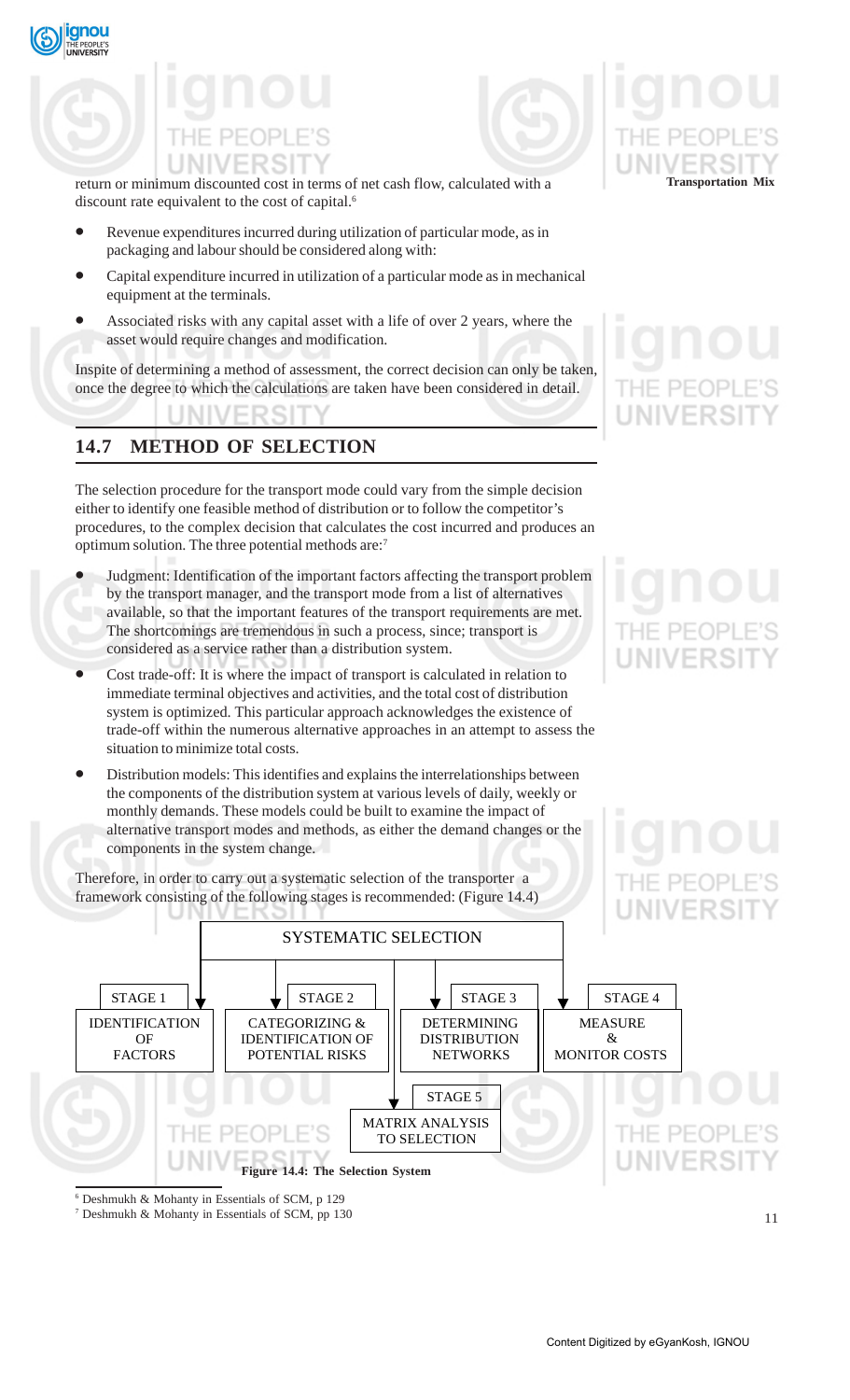

- Stage 1: identifying the factors affecting the choice of transport selection
- Stage 2: categorizing the significant factors and identifying the potential risks
- Stage 3: determining the distribution network in terms of number and size of depots
- Stage 4: applying the matrix analysis to select the most appropriate transport method
- Stage 5: measuring and monitoring cost factors.



# **14.8 A TRANSPORTATION DECISION**

Determining an organization's transport requirement will be based on the following underlying considerations, (Figure 14.5)

- The available depots, their sizes including movement requirements of raw materials to manufacturing units and finished products to the warehouses and on to the consumers.
- The best choice of mode available depending on the distance involved.
- Product characteristics that will further dictate the type of transport mode to be employed.
- The choice of equipment in terms of type of transport for each requirement.
- The financial option that could be employed in terms of individual type of equipment.
	- The operation needs in terms of usage of the equipment for maximum utilization and minimum operational costs.

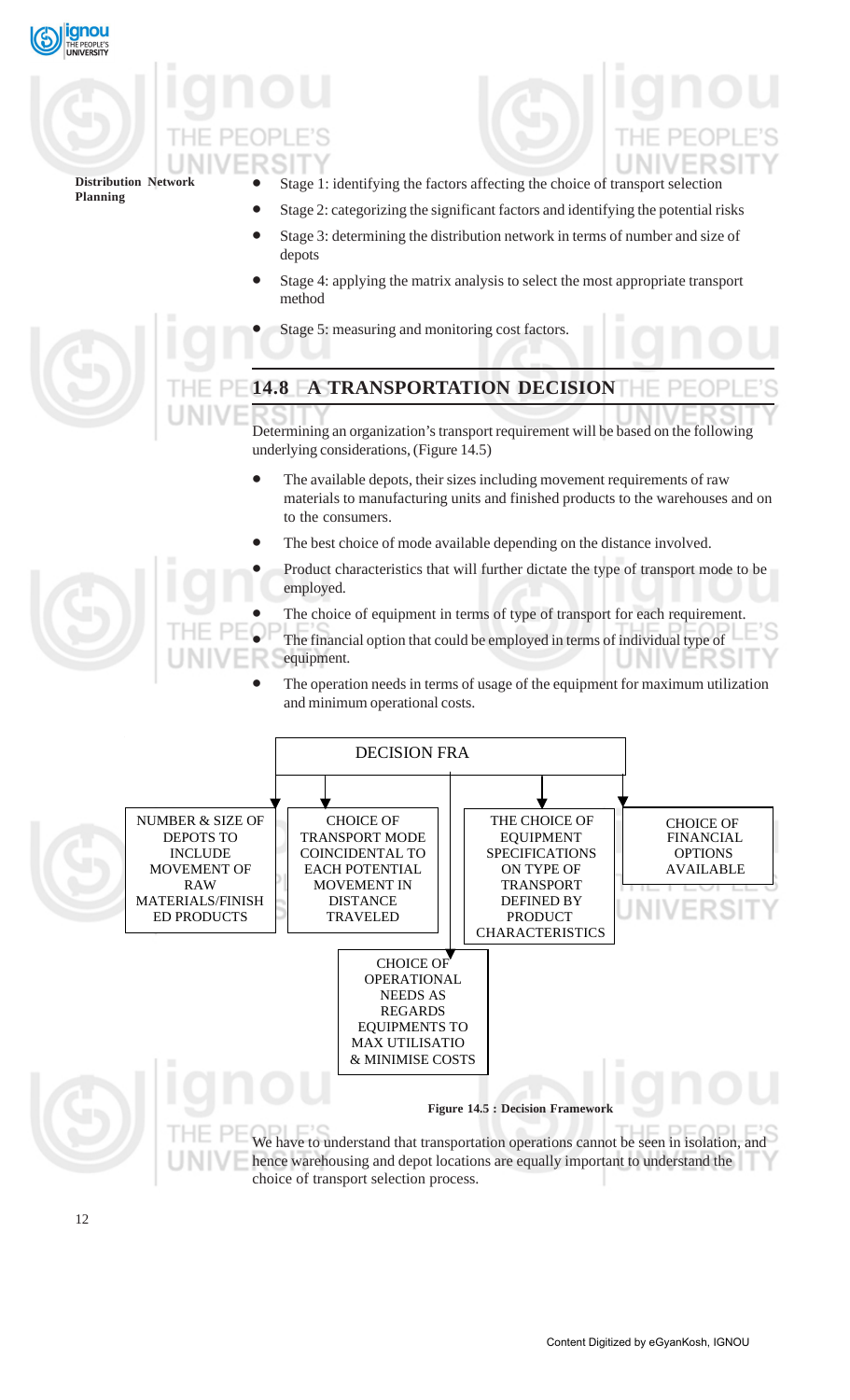



The total number and sizes of depots and warehouses will also have a direct **Transportation Mix** bearing on transport operations of all companies across the board. Let us see these in more details.

# **14.9 NUMBER & SIZE OF DEPOTS**

Depots/warehouses and storehouses define the distribution network of a manufacturing company. More the numbers, larger is the distribution networks. The network of depots will be defined by the numbers, size and location which, when combined, minimize the cost between ex-factory delivery and local distribution depot delivery for each order, (Deshmukh & Mohanty). Essentially, the distribution depots provide the resources to balance the cost to achieve optimum ex-factory loads and optimum local delivery loads. Once this is defined, it is possible to classify the transport operational requirements into tasks, as under:

- Management of raw materials of factories
- Inter-factory movements
- Delivery to warehouses
- Delivery to third-party transport facilities
- Delivery to satellite depots
- Delivery to consumers based on normal, priority or emergent.

A decision matrix approach helps in identifying the most appropriate transport option from the substantial range available. This approach uses the following steps:

- Selection of initial decisions required based upon known alternatives; like, choice of transport mode, choice of equipment specification, choice of financial options and operational needs.
- To select two options (factors) so that a matrix can be formulated using one in vertical axis and the other on horizontal.
- Selection of basic alternatives, which adequately cover the conditions, imposed by the vertical and horizontal axes.
- Determination of organization needs by analysis of the important factors generated to produce the matrix and use of the matrix to select the options required.
- Selection of the resources required by considering the results of the matrix analysis plus other factors of importance.
- The combination of the matrix solutions to provide an effective and efficient profile, which identifies the transport tasks and appropriate resources for the tasks.

This approach will require imagination to develop the selection of the initial decisions, to determine the important factors to use for the vertical and horizontal axes on the matrix, and to construct the matrix. Yet, the majority of the question could be answered by a combination of brainstorming, analysis and categorization of important factors, which affect the choice of transport selection.

# **Choice of mode** PEOPLE'S

One of the ways to identify the appropriate choice of transport mode is to select the most significant attributes affecting the decision. These could be the size of the order (cubic meters or weight) and the distance to be traveled in miles from the concerned supplying depots and related factors. Let us see this with an illustration.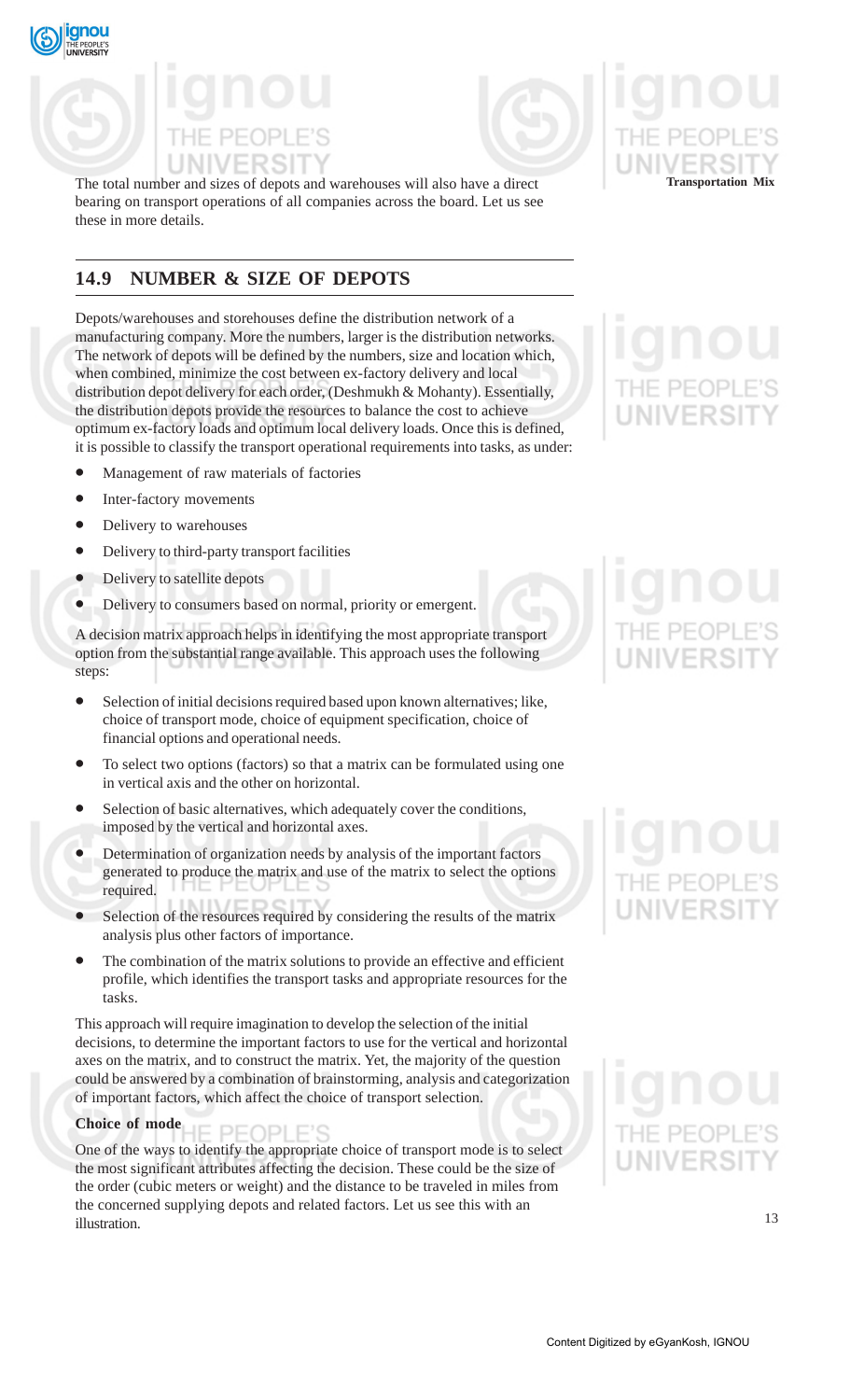

Let the attributes be x1, x2, and x3 etc. The weight of these attributes be denoted by w1, w2, and w3 etc. Let the transport alternatives be denoted by X1, X2, and X3 etc, with each of the alternatives scaled from 0 to 10 for each of the attributes. Compute the aggregate score for each of these alternatives (w1  $s11 + w2 s12$ ...etc). Select that alternative which has got the maximum score (figure 14.6). This form of analysis will help in identifying when each transport mode is appropriate.

**Scores for alternatives**

| <b>Attributes</b> | weights        | A1             | A2             | A <sub>3</sub> |
|-------------------|----------------|----------------|----------------|----------------|
| X.                | wl             | s11            | s21            | s31            |
| $x^2$             | w <sub>2</sub> | s12            | s22            | s32            |
| x3                | w <sub>3</sub> | s13            | s23            | s33            |
| x4                | w4             | s14            | s24            | s34            |
| Aggregate score   |                | S <sub>1</sub> | S <sub>2</sub> | S <sub>3</sub> |

**Figure 14.6 : Decision Matrix**

Alternatively, an elaborate framework such as Analytic Hierarchy Process (AHP) can be applied to rank the transport alternatives on a set of tangible/intangible attributes. Therefore, in order to test the efficacy of this selection process, at the macro level certain measures have to be instituted based on ratio including cost per ton or cost per cubic meter, and cost per delivery. Actually a target has to be established to each transport activity in order to determine the actual area where the difference occur, and at the same time monitor these aspects as part of effective decision making processes.

# **14.10 FLEET SIZING & CONFIGURATION**



- Utilizing standard size pallets and transport containers.
- Vigorously monitoring fleet utilization levels annually.
- Maintaining total fleet visibility, including loading times, unloading, transit times and maintenance times.
- Choosing low-use periods to conduct routine maintenance.
- Monitoring and charging for demiurges for fleet detention by suppliers, customers and carriers.



8 EH Frazelle, in Supply Chain Strategy, pp 210-211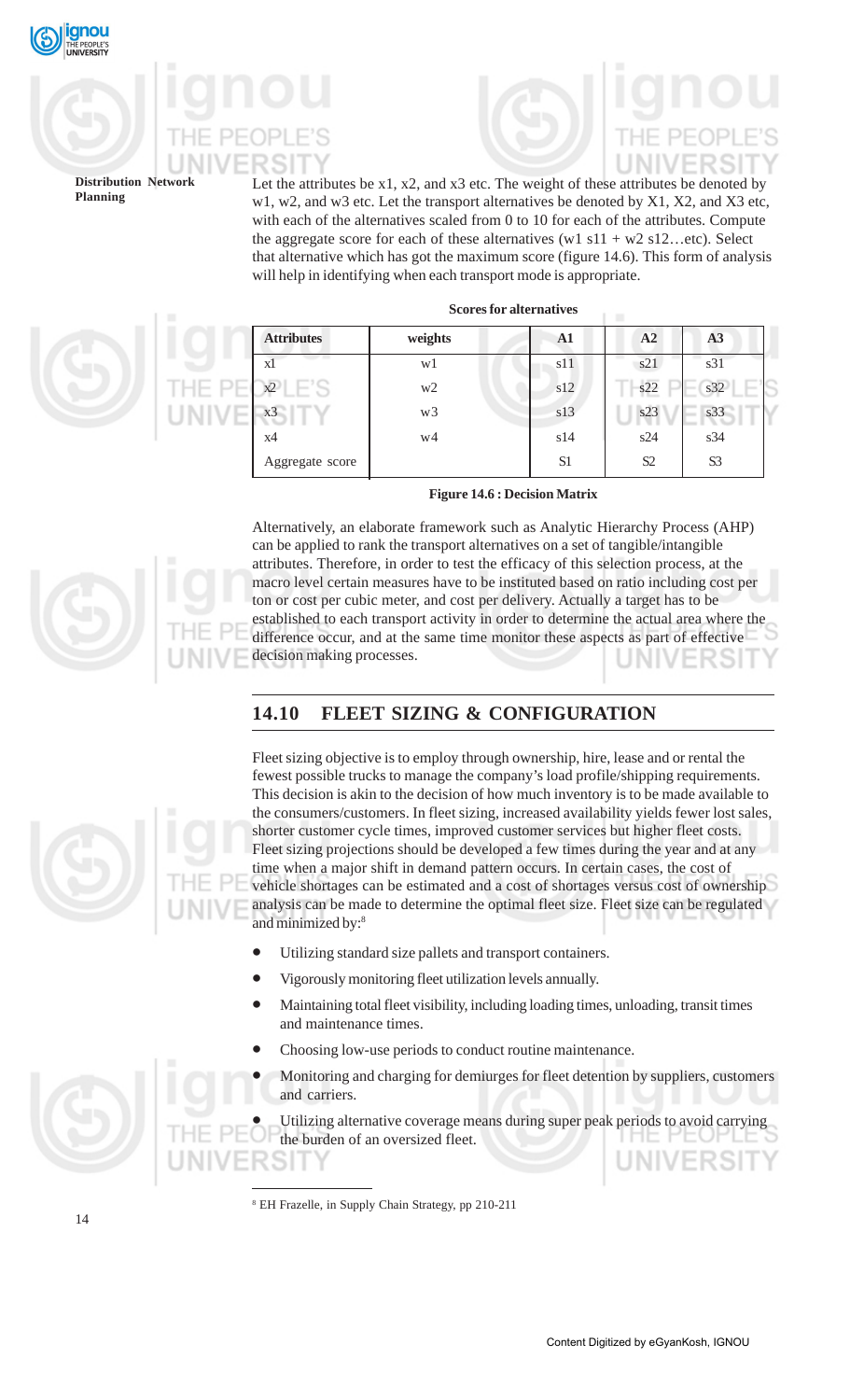



Therefore, it can be seen that whatever be the fleet size, the company has to use it **Transportation Mix** judiciously and constantly monitor its progress for optimum utilization of the available resources and at the same time cut down costs of maintenance and time lag.

Fleet maintenance is one means of reducing the ownership cost of the fleet by delaying potential replacements and improving customer service through improved reliability.

# **14.11 ROUTING AND SCHEDULING**

India is one of the best examples of routing and re-scheduling, wherein such activities are optioned in the shortest possible time. Roadblocks, damages to bridges and roads owing to natural calamities are the major reasons for such re-routing. We can plan our travel plans well in advance but then criticalities are criticalities and one has to accept such contingencies. Everything doesn't happen as planned and therefore every company should gear for alternative arrangements involving alternate routes, modes and schedules in case the movement of the shipment is emergent.

Delay in delivery due to routing problems increase costs of goods manifold. Therefore, to tide over this the company has to plan these activities well in advance with detailed coordination and judicious and realistic planning. India is a versatile country with equally versatile terrain and climatic condition. Companies have to gear itself to such changing scenarios and terrain since the very inception. Efficient versus inefficient routing can save tremendous amount of money in fuel, labor, and capital expenditures and significantly enhance customer satisfaction. The objective should be to minimize: 1 I V E IN ƏH

- Total route costs
- Number of routes
- Distance traveled
- Route time

The constraints are:

- Customer requirements and time available
- Balancing of the route for the driver, to minimize overtaxing
- Maximum route time  $\Box$
- Vehicle capacity
- Start & stop points enroute
- Infrastructure constraints.

Routing problems are some of the most difficult criticalities encountered, and cannot actually be solved optimally.

# **14.12 FUTURISTIC DIRECTION IN TRANSPORTATION**

One salient aspect that we all have to understand that with e-services our lead time to delivery has reduced considerably, but somehow the movement of the product and raw materials perforce cannot move through e-services and have to restrict movement to roads, rail, air and waterways. Yes, the order can be placed through e-services in a faster mode and so can payment be but the products cannot be physically moved through the net. A truck, rail wagon or a ship or the cargo aircraft has to move it from the place of origin to the consumer's destination.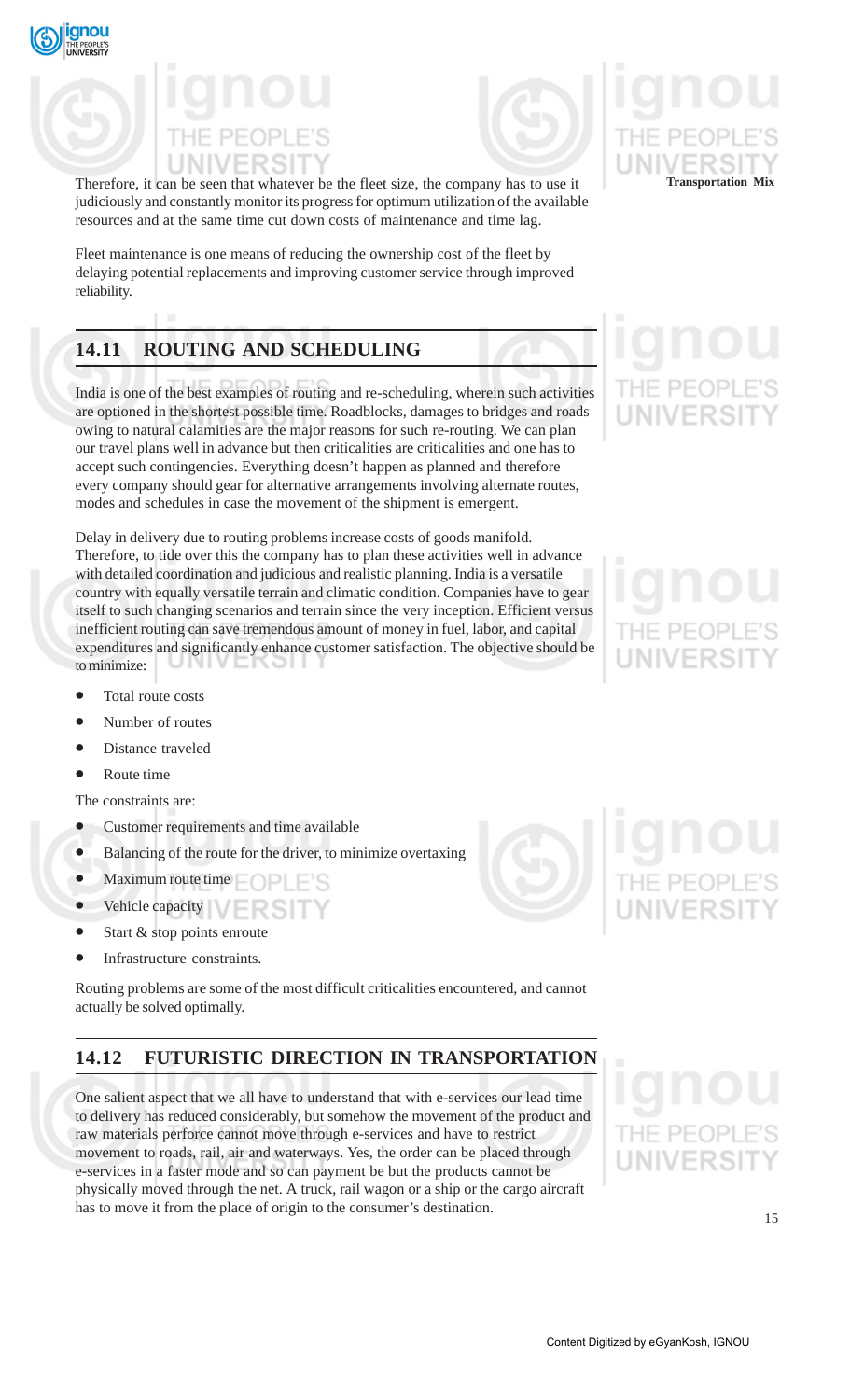

Transportation too, has improved considerably with the advent of technology and mechanical developments within a short span. Certain programs and organizations help in coordinating transportation in a better way and as time passes they are bound

- to improve transportation in a big way. They can be clubbed under as follows: • **Carrier relationship management:** Speedy movements across the globe have also given rise to lack of coordination and planning resulting in criticalities too. However, through carrier relationship management programs we can bind the transporters and those working with it under one roof/enterprise. These programs are designed to formalize communication, partnering, negotiating, and performance monitoring aspects of carrier management. At the heart of most carrier relationship management programs is a set of guidelines for selecting core carriers, the minority of carriers who carry a majority of the enterprise's weight, cube and shipments.<sup>9</sup>
- **Corporate traffic councils:** These help in bringing together all personnel working in the area of transportation within an enterprise. The traffic council sets corporate transportation policy and explores opportunities for leveraging transportation spending across the corporation.
- **Training and certification:** Corporations should aim at making and maintain transportation as a value added activity. For this everyone should be in one plane and therefore, such training activities are carried out to get all under one platform.
- **Driver quality:** Improvements in drivers with better working environment and better wages will help in a big way to improve the driver's capability and capacity in the long run.
- **Joint Procurement:** Significant cost reduction can be carried out if the purchase and negotiation of transportation services is consolidated across both inbound/outbound transportation activities within a business unit, across units and even with non-competitors.
- Logistics compliance & security officer: Forming the chief logistics security officer will enable a company to cope with global logistics law and to anticipate security lapses within the logistics network.



# **14.13 SUMMARY**

We have in this unit discussed on transportation mix, techniques of cost reduction, modes of transportation, multimode transport operations, carrier selection etc. It is evident that transportation is one of the important facets of logistics and equally important in the process of SCM, because they impact the customer services and other areas of cost. These decisions are prominent within the purview of company logistics decisions due to the factor of trade off potential that exists between alternative modes of transportation and other logistics functions within the firm. Therefore, an understanding of costs and benefits of alternative transport modes, together with an in-depth evaluation of overall corporate implications is mandatory. Transportation costs will always have a direct bearing on the product costs, i.e. increased transport costs will have risen prices and vice versa. Therefore, appropriate selection of the right transport mode is necessary for optimum customer satisfaction and a balanced logistics system of the firm.





Explain transportation mix with relevant examples.

2) What are the various techniques of cost reduction?

9 EH Frazelle, in Supply Chain Strategy, pp 220-222